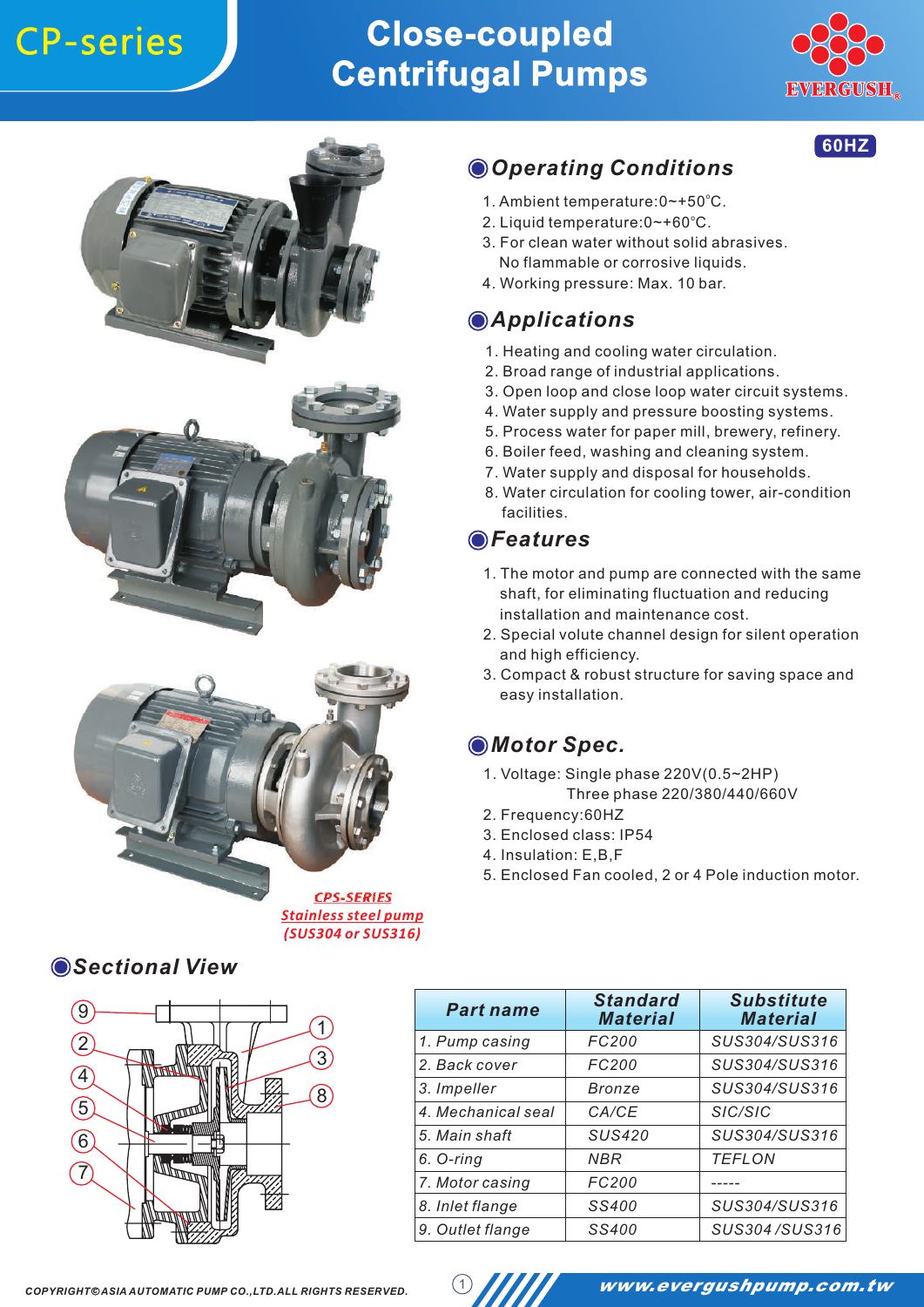

*Model Code*









#### *Specification & Performance Table*

| Model      | Impeller<br>Dia. |              | Output(P2) |                | Pole Inlet | <b>Outlet</b> |      | Max.<br><b>Head</b> | <b>Rated Head</b> |             | <b>Rated Capacity</b> |               |
|------------|------------------|--------------|------------|----------------|------------|---------------|------|---------------------|-------------------|-------------|-----------------------|---------------|
|            | <b>MM</b>        | <b>HP</b>    | <b>KW</b>  | P              | Inch       | Inch          | M    | <b>FT</b>           | M                 | <b>FT</b>   | L/min                 | Gal/min       |
| CP25-2.4   | 110              | 0.5          | 0.37       | 2              | 1"         | 1"            | 20   | 66                  | $10 - 15$         | $33 - 49$   | $85 - 60$             | $22.5 - 16$   |
| CP40-2.75  | 108              | $\mathbf{1}$ | 0.75       | $\overline{2}$ | 1.5"       | 1.5"          | 20   | 66                  | $12 - 16$         | $39 - 52$   | $150 - 100$           | $39.5 - 26.5$ |
| CP50-21.5  | 122              | 2            | 1.5        | 2              | 2"         | 2"            | 25.5 | 84                  | $18 - 20$         | $59 - 66$   | 270~240               | $71.5 - 63.5$ |
| CP50-22.2H | 150              | 3            | 2.2        | 2              | 2"         | 2"            | 38   | 125                 | $25 - 30$         | $82 - 98$   | 280~230               | $74 - 61$     |
| CP80-22.2  | 117              | 3            | 2.2        | 2              | 3"         | 3"            | 23   | 75                  | $11 - 17$         | $36 - 56$   | 500~400               | 132~105.5     |
| CP50-23.7H | 160              | 5            | 3.7        | 2              | 2"         | 2"            | 40   | 131                 | $20 - 26$         | $66 - 85$   | 500~400               | $132 - 105.5$ |
| CP80-23.7  | 134              | 5            | 3.7        | 2              | 3"         | 3"            | 25   | 82                  | $13 - 19$         | $43 - 62$   | 650~450               | $171.5 - 119$ |
| CP80-25.5  | 149              | 7.5          | 5.5        | $\mathcal{P}$  | 3"         | 3"            | 39   | 128                 | $29 - 34$         | $95 - 112$  | 650~450               | $171.5 - 119$ |
| CP80-27.5  | 183              | 10           | 7.5        | 2              | 3"         | 3"            | 56   | 184                 | $37 - 45$         | $121 - 148$ | 500~400               | $132 - 105.5$ |
| CP100-27.5 | 149              | 10           | 7.5        | 2              | 4"         | 4"            | 31   | 102                 | $20 - 25$         | $66 - 82$   | 1100~800              | $291 - 211$   |
| CP80-211   | 207              | 15           | 11         | 2              | 3"         | 3"            | 76   | 249                 | $58 - 68$         | 190~223     | 600~500               | 158.5~132     |
| CP100-211  | 178              | 15           | 11         | $\overline{2}$ | 4"         | 4"            | 44   | 144                 | $35 - 40$         | $115 - 131$ | 1100~800              | $291 - 211$   |
| CP80-215   | 214              | 20           | 15         | 2              | 3"         | 3"            | 84   | 276                 | $70 - 76$         | 230~249     | 600~500               | 158.5~132     |
| CP100-215  | 190              | 20           | 15         | 2              | 4"         | 4"            | 51   | 167                 | $40 - 45$         | $131 - 148$ | 1200~1000             | $317 - 264$   |

*Special specifications are available upon request.*

*COPYRIGHT c ASIA AUTOMATIC PUMP CO.,LTD.ALL RIGHTS RESERVED.*

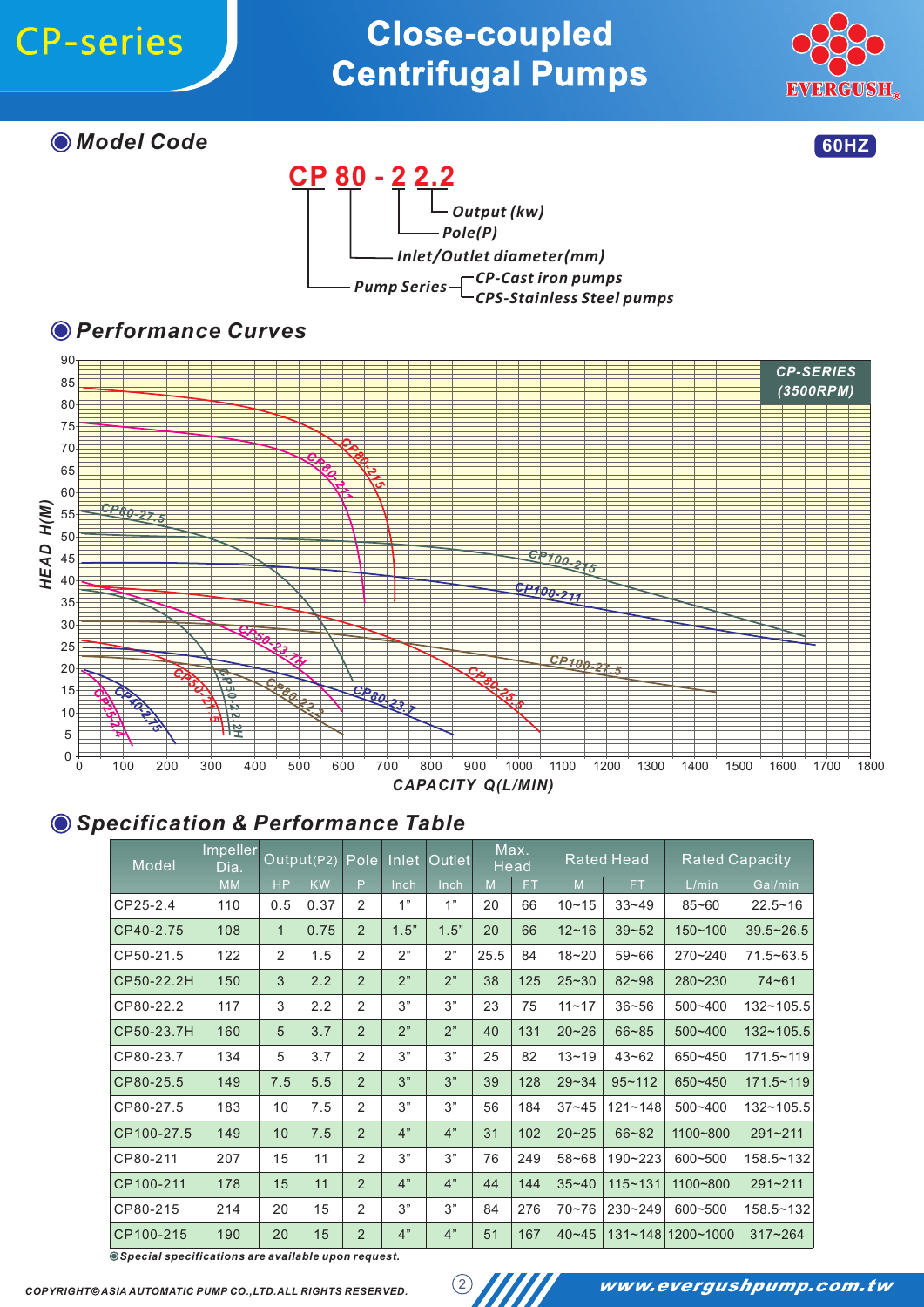

**O** Performance Curves **60HZ** 



### *CAPACITY Q(L/MIN)*

### *Specification & Performance Table*

| Model      | Impeller<br>Dia. | Output(P2) |           |                | Pole Inlet | <b>Outlet</b> | Max.<br>Head |    | <b>Rated Head</b> |           | <b>Rated Capacity</b> |               |
|------------|------------------|------------|-----------|----------------|------------|---------------|--------------|----|-------------------|-----------|-----------------------|---------------|
|            | <b>MM</b>        | <b>HP</b>  | <b>KW</b> | P              | Inch       | Inch          | M            | FТ | M                 | FT.       | L/min                 | Gal/min       |
| CP65-42.2  | 200              | 3          | 2.2       | $\overline{4}$ | 2.5"       | 2.5"          | 16.5         | 54 | $12.5 - 14$       | $41 - 46$ | 450~350               | $119 - 92.5$  |
| CP80-43.7  | 214              | 5          | 3.7       | $\overline{4}$ | 3"         | 3"            | 22           | 72 | $16.5 - 19$       | $54 - 62$ | 650~500               | $171.5 - 132$ |
| CP100-45.5 | 245              | 7.5        | 5.5       | 4              | 4"         | 4"            | 27.5         | 90 | $13 - 20$         | $43 - 66$ | 1100~800              | $291 - 211$   |
| CP100-47.5 | 240              | 10         | 7.5       | $\overline{4}$ | 4"         | 4"            | 29           | 80 | 19.5~23.5         | $64 - 77$ | 1100~800              | $291 - 211$   |
| CP125-411  | 240              | 15         | 11        | 4              | 5"         | 5"            | 29           | 95 | $17 - 20$         | $56 - 66$ | 1700~1450             | 449~383       |
| CP150-415  | 250              | 20         | 15        | $\overline{4}$ | 6"         | 6"            | 29           | 95 | $21 - 25$         | $69 - 82$ | 2800~2100             | 740~555       |

*Special specifications are available upon request.*

#### *Dimensions*





#### *(2P,3500rpm,60Hz) (unit:mm)*

|            |     |    |     |     |     | ,,,,,,,,,,,,,,,,, |     |     |     |     |                   |
|------------|-----|----|-----|-----|-----|-------------------|-----|-----|-----|-----|-------------------|
| Model      | A   | B  | C   | D   | E   | F                 | G   | н   |     | J   | Weight            |
| CP25-2.4   | 335 | 45 | 205 | 230 | 243 | 65                | 181 | 86  | 112 | 146 | 20 <sub>kg</sub>  |
| CP40-2.75  | 348 | 45 | 205 | 230 | 264 | 70                | 220 | 95  | 125 | 160 | 25kg              |
| CP50-21.5  | 408 | 62 | 238 | 260 | 306 | 82                | 242 | 105 | 140 | 175 | 36kg              |
| CP50-22.2H | 395 | 49 | 238 | 260 | 319 | 95                | 265 | 115 | 140 | 175 | 43kg              |
| CP80-22.2  | 411 | 59 | 238 | 260 | 319 | 80                | 265 | 105 | 140 | 175 | 43kg              |
| CP50-23.7H | 481 | 74 | 265 | 300 | 355 | 100               | 297 | 142 | 190 | 240 | 68kg              |
| CP80-23.7  | 481 | 76 | 265 | 300 | 355 | 100               | 297 | 142 | 190 | 240 | 68kg              |
| CP80-25.5  | 523 | 73 | 265 | 300 | 388 | 100               | 320 | 162 | 216 | 266 | 90 <sub>kg</sub>  |
| CP80-27.5  | 559 | 81 | 265 | 300 | 429 | 120               | 327 | 162 | 216 | 266 | 103kg             |
| CP100-27.5 | 570 | 92 | 265 | 300 | 415 | 110               | 330 | 160 | 216 | 266 | 111kg             |
| CP80-211   | 676 | 81 | 350 | 400 | 508 | 140               | 410 | 230 | 254 | 308 | 147 <sub>kg</sub> |
| CP100-211  | 688 | 90 | 345 | 400 | 500 | 145               | 390 | 200 | 270 | 325 | 164kg             |
| CP80-215   | 676 | 81 | 350 | 400 | 508 | 140               | 410 | 230 | 254 | 308 | 175kg             |
| CP100-215  | 688 | 90 | 345 | 400 | 500 | 145               | 390 | 200 | 270 | 325 | 180kg             |

#### *(4P,1750rpm,60Hz)*

| . .<br>× |  |
|----------|--|
|          |  |

| Model          | A   | в   |     | D   |     |     | G   | н   |     |     | Weight I |
|----------------|-----|-----|-----|-----|-----|-----|-----|-----|-----|-----|----------|
| CP65-42.2      | 447 | 65  | 250 | 300 | 415 | 50  | 320 | 170 | 160 | 205 | 59kg     |
| CP80-43.7      | 488 | 81  | 250 | 300 | 423 | 140 | 362 | 182 | 190 | 235 | 87kal    |
| $ CP100-45.5 $ | 579 | 104 | 250 | 300 | 473 | 155 | 425 | 202 | 216 | 260 | 115ka l  |
| CP100-47.5     | 617 | 104 | 250 | 300 | 473 | 155 | 425 | 202 | 216 | 260 | 128ka l  |
| CP125-411      | 696 | 97  | 350 | 400 | 555 | 155 | 458 | 230 | 254 | 308 | 185ka l  |
| CP150-415      | 775 | 121 | 350 | 400 | 588 | 173 | 470 | 230 | 254 | 308 | 220kg    |